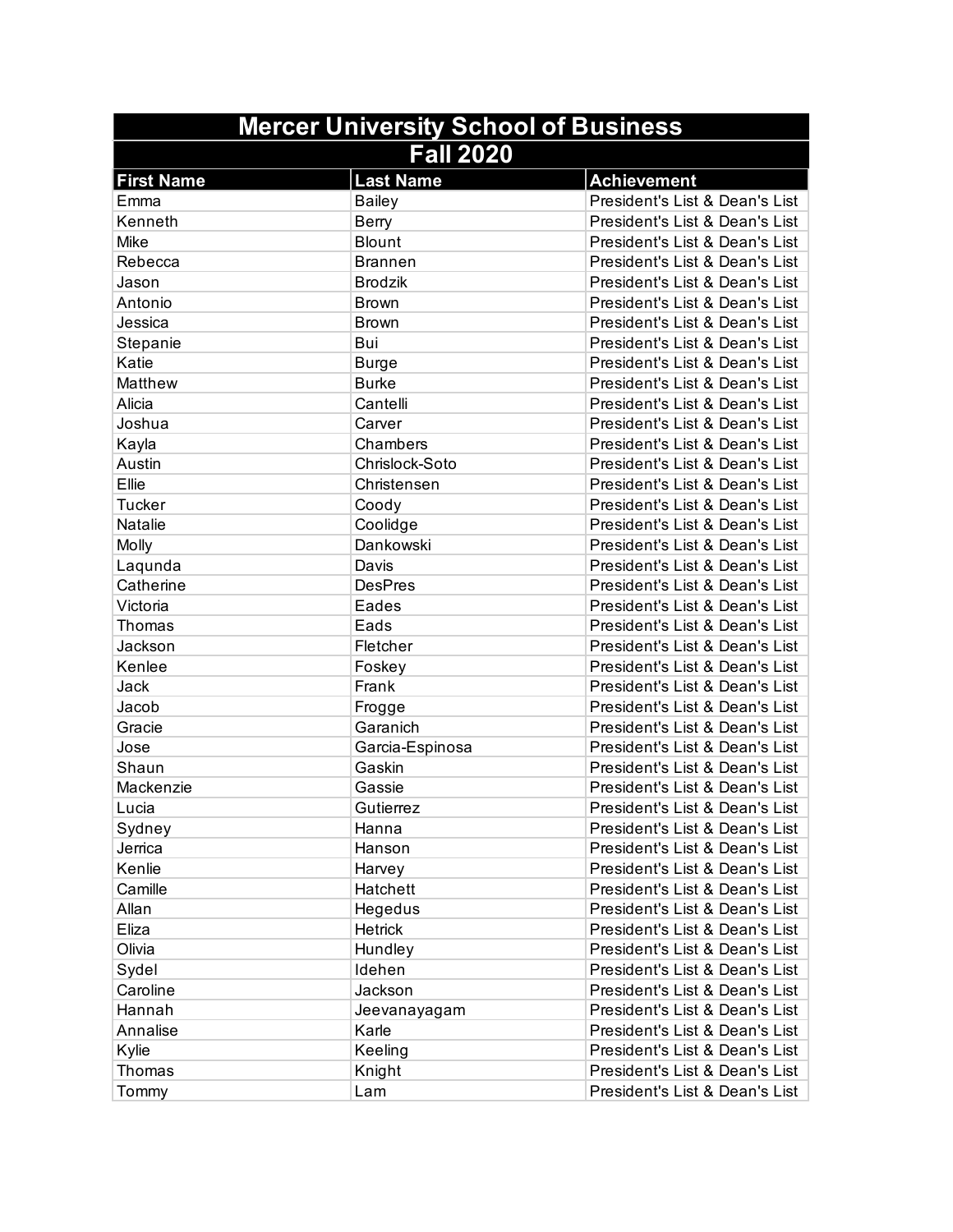| Gary           | Lee             | President's List & Dean's List |
|----------------|-----------------|--------------------------------|
| Cole           | Leggett         | President's List & Dean's List |
| Alexis         | Lewis           | President's List & Dean's List |
| Colin          | Lynch           | President's List & Dean's List |
| Ashley         | McMahon         | President's List & Dean's List |
| Caroline       | Merritt         | President's List & Dean's List |
| Paulina        | Molina          | President's List & Dean's List |
| Grayson        | Mueller         | President's List & Dean's List |
| Justin         | Naulta          | President's List & Dean's List |
| Thomas         | Neely           | President's List & Dean's List |
| Dolph          | Nelson          | President's List & Dean's List |
| Vicky          | Nguyen          | President's List & Dean's List |
| Anniston       | Nooks           | President's List & Dean's List |
| Hanna          | Oliveto         | President's List & Dean's List |
| Jonathan       | Parker          | President's List & Dean's List |
| William        | Parker          | President's List & Dean's List |
| Anthony        | Parrillo        | President's List & Dean's List |
| Saloni         | Patel           | President's List & Dean's List |
| Riley          | Patrick         | President's List & Dean's List |
| Kadien         | Peart           | President's List & Dean's List |
| Justin         | <b>Phillips</b> | President's List & Dean's List |
| Jonathan       | Pittman         | President's List & Dean's List |
| Emma           | Pizzo           | President's List & Dean's List |
| Martin         | Plukka          | President's List & Dean's List |
| Emily          | Reine           | President's List & Dean's List |
| Kathryn        | Rhodes          | President's List & Dean's List |
| Robert         | Riddle          | President's List & Dean's List |
| Luke           | Sadd            | President's List & Dean's List |
| Destiny        | Shaw            | President's List & Dean's List |
| Tracy          | Snider          | President's List & Dean's List |
| James          | Spivey          | President's List & Dean's List |
| Laura          | Stanaland       | President's List & Dean's List |
| Julia          | Stechly         | President's List & Dean's List |
| Alexis         | Stewart         | President's List & Dean's List |
| Mary           | Stewart         | President's List & Dean's List |
| Mary Katherine | Taylor          | President's List & Dean's List |
| Samuel         | Terry           | President's List & Dean's List |
| Shannon        | <b>Titus</b>    | President's List & Dean's List |
| Hien           | Tran            | President's List & Dean's List |
| Troy           | <b>Tsotsos</b>  | President's List & Dean's List |
| Jackson        | Waddleton       | President's List & Dean's List |
| Laura          | Walick          | President's List & Dean's List |
| George         | Wall            | President's List & Dean's List |
| Nicholas       | Wanzer          | President's List & Dean's List |
| Robert         | West            | President's List & Dean's List |
| Nicholas       | White           | President's List & Dean's List |
| Loren          | Whitley         | President's List & Dean's List |
| Travis         | Wilson          | President's List & Dean's List |
| Hannah         | Yontz           | President's List & Dean's List |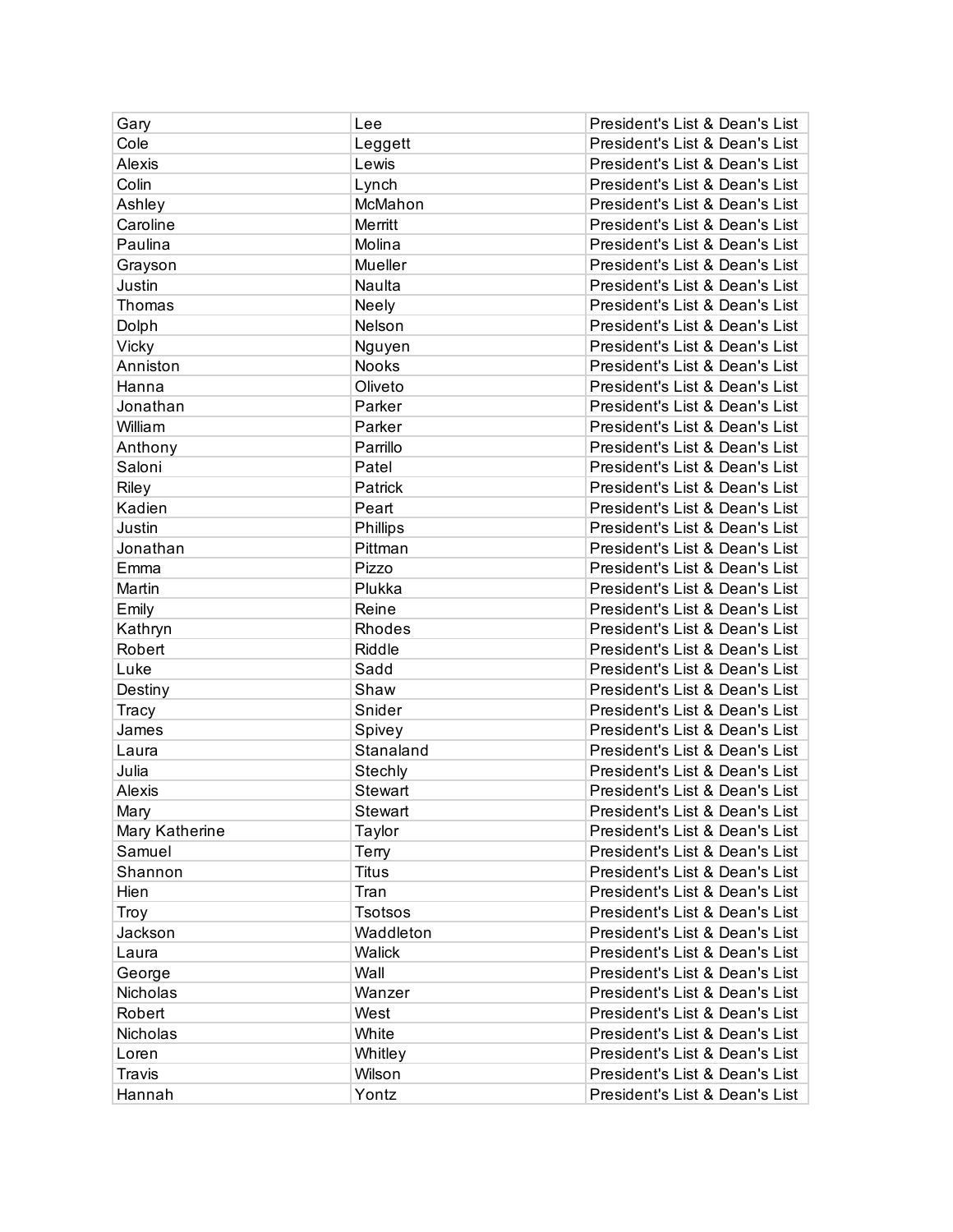| Jonathan            | Young             | President's List & Dean's List |
|---------------------|-------------------|--------------------------------|
| Yu                  | Zhang             | President's List & Dean's List |
| Carla Arielle       | Zohou             | President's List & Dean's List |
| Omotinuolawa        | Aina              | Dean's List                    |
| Kayla               | Alabi             | Dean's List                    |
| Dylan               | Alarcon           | Dean's List                    |
| Samuel              | Allee             | Dean's List                    |
| Sarah               | Amos              | Dean's List                    |
| France              | Antezana          | Dean's List                    |
| Ifeanyi             | Anyafo            | Dean's List                    |
| Danaeus             | Arnold            | Dean's List                    |
| Antoine             | <b>Ballard</b>    | Dean's List                    |
| Jonelle             | <b>Banks</b>      | Dean's List                    |
| Marlo               | <b>Banton</b>     | Dean's List                    |
| Nicholas            | <b>Barber</b>     | Dean's List                    |
| Ashton              | Bearden           | Dean's List                    |
| <b>Myles</b>        | Bell              | Dean's List                    |
| Robert              | <b>Bennett</b>    | Dean's List                    |
| <b>Bryce</b>        | Brandvold         | Dean's List                    |
| Adele               | <b>Braun</b>      | Dean's List                    |
| Benjamin            | <b>Brubaker</b>   | Dean's List                    |
| Kylie               | <b>Buchanan</b>   | Dean's List                    |
| Derrick             | <b>Bullard</b>    | Dean's List                    |
| Holly               | <b>Burke</b>      | Dean's List                    |
| Nathan              | <b>Butka</b>      | Dean's List                    |
| <b>Tobias</b>       | Calhoun           | Dean's List                    |
| Miranda             | Carter            | Dean's List                    |
| Naveen              | Chawla            | Dean's List                    |
| Edwin               | Clark             | Dean's List                    |
| Charles             | Cofer             | Dean's List                    |
| Alexandra           | Coons             | Dean's List                    |
| <b>Tyler</b>        | Copp              | Dean's List                    |
| Payton              | Cornelius         | Dean's List                    |
| Thomas              | Cowart            | Dean's List                    |
| Krystal             | Crockett          | Dean's List                    |
| Mary                | Crutchfield       | Dean's List                    |
| Alexandra           | Czepukaitis       | Dean's List                    |
| Layne               | Davis             | Dean's List                    |
| Ronald              | Davis             | Dean's List                    |
| Kalman              | Demott            | Dean's List                    |
| Angelo              | Dispigna          | Dean's List                    |
| Gabrielle           | <b>DiVirgilio</b> | Dean's List                    |
| Isabella            | Doane             | Dean's List                    |
| Nathan              | Dodson            | Dean's List                    |
| Caleb               | Dowden            | Dean's List                    |
| <b>Walter Homer</b> | Drake             | Dean's List                    |
| Emma                | Drash             | Dean's List                    |
| David               | Drummond          | Dean's List                    |
| Anh                 | Duong             | Dean's List                    |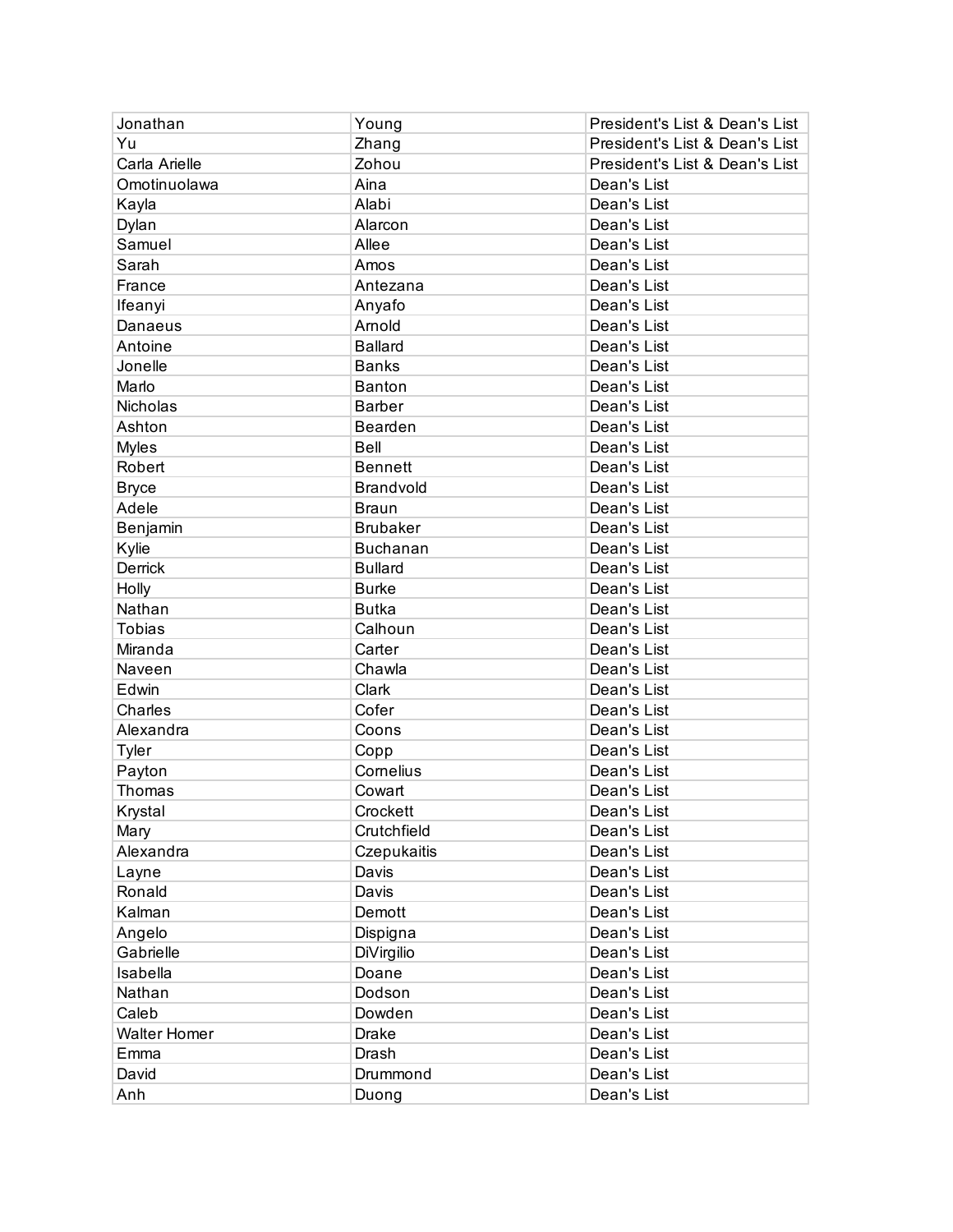| Alexis         | Elkin        | Dean's List |
|----------------|--------------|-------------|
| Kelton         | Estep        | Dean's List |
| Caleb          | Etheridge    | Dean's List |
| Anthony        | Evans        | Dean's List |
| Tamela         | Faal         | Dean's List |
| Joseph         | Felker       | Dean's List |
| Michelle       | Ferlita      | Dean's List |
| <b>Bryce</b>   | Floyd        | Dean's List |
| Samantha       | Foret        | Dean's List |
| Collin         | Foster       | Dean's List |
| Lila           | Fraser       | Dean's List |
| Abigail        | Gilbert      | Dean's List |
| Vera           | Gillam       | Dean's List |
| Vivek          | Girish       | Dean's List |
| Vivek          | Girish       | Dean's List |
| Emilee         | Godbee       | Dean's List |
| Garrett        | Golubeff     | Dean's List |
| Jacksen        | Greco        | Dean's List |
| Griffin        | Green        | Dean's List |
| Mallory        | Green        | Dean's List |
| Katrina        | Grimes       | Dean's List |
| Sheanya        | Gunzelle     | Dean's List |
| Thomas         | Hancock      | Dean's List |
| Allison        | Haney        | Dean's List |
| Madison        | Headley      | Dean's List |
| Carson         | Heinen       | Dean's List |
| Riley          | Hickok       | Dean's List |
| Christopher    | Hindman      | Dean's List |
| Jamie          | Hlebec       | Dean's List |
| Charys         | Hogeland     | Dean's List |
| Alara          | Hollyfield   | Dean's List |
| Samuel         | Huggins      | Dean's List |
| Michael        | Ille         | Dean's List |
| John           | Iorillo      | Dean's List |
| <b>Brianna</b> | Jacobs       | Dean's List |
| Alexandra      | Jones        | Dean's List |
| Anna           | Jones        | Dean's List |
| Savannah       | Jones        | Dean's List |
| Sonia          | Jones        | Dean's List |
| August         | Jording      | Dean's List |
| Emily          | Juarez Salas | Dean's List |
| Parker         | Junod        | Dean's List |
| Sydnie         | Kemp         | Dean's List |
| Shanette       | Kent         | Dean's List |
| Tessa          | Kerin        | Dean's List |
| Dong Jun       | Kim          | Dean's List |
| Lauren         | Kindle       | Dean's List |
| Carl           | Klepper      | Dean's List |
| William        | Knight       | Dean's List |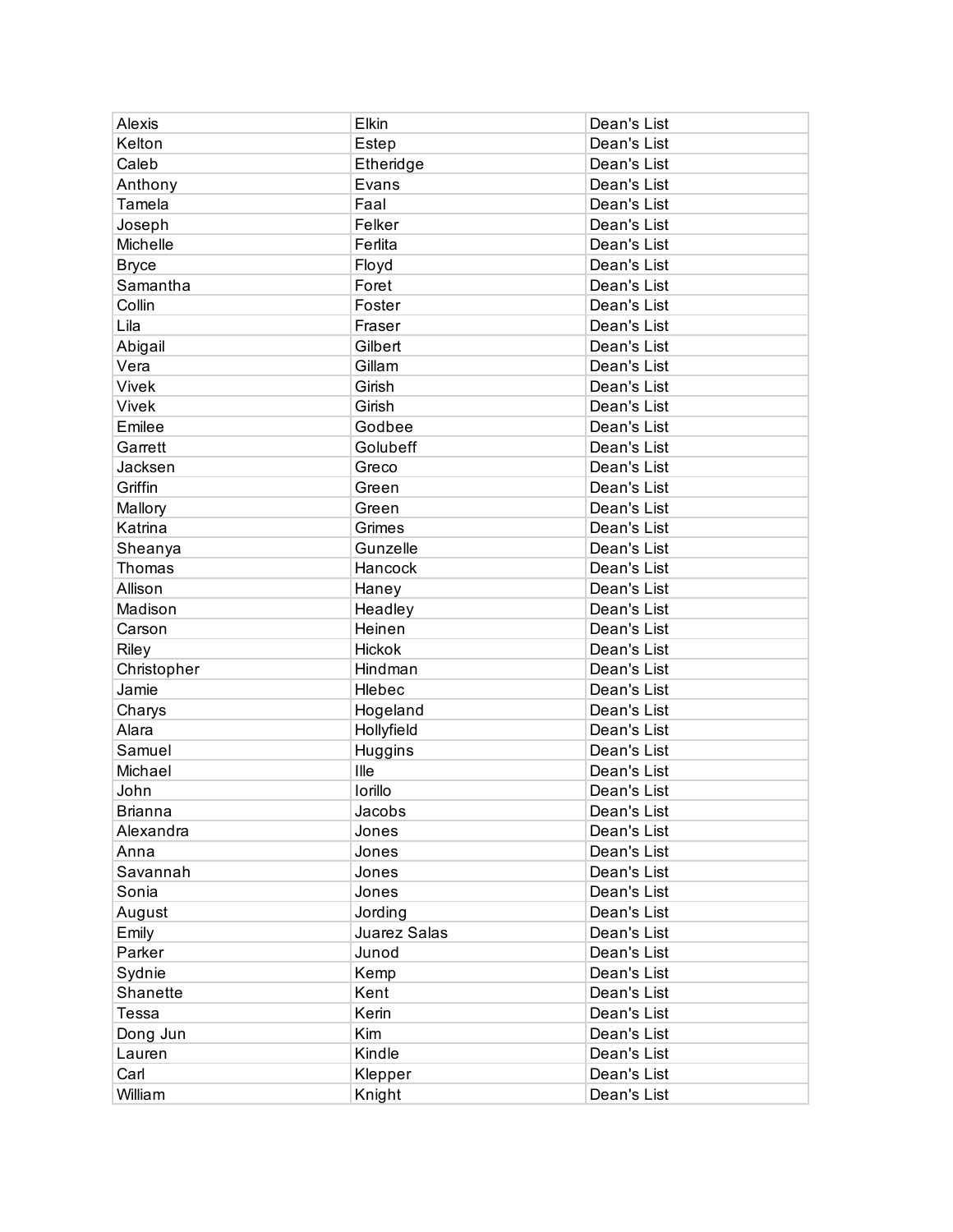| Luke            | Kolbie         | Dean's List |
|-----------------|----------------|-------------|
| Mackenzie       | Koon           | Dean's List |
| Olivia          | Korta          | Dean's List |
| Madeline        | Koury          | Dean's List |
| Halle           | Lane           | Dean's List |
| <b>Brycen</b>   | Lawrence       | Dean's List |
| Garrett         | LeClaire       | Dean's List |
| Haley           | Lederer        | Dean's List |
| Jennifer        | Lefholz        | Dean's List |
| Lorea           | Leighland      | Dean's List |
| Millena         | Lim            | Dean's List |
| Robin           | Lin            | Dean's List |
| Jackson         | Mahoney        | Dean's List |
| Madison         | Malcom         | Dean's List |
| Jessica         | Massey         | Dean's List |
| Samuel          | Matusek        | Dean's List |
| John            | McCormack      | Dean's List |
| Jack            | <b>McGuire</b> | Dean's List |
| James           | McKenzie       | Dean's List |
| Elizabeth       | Merchant       | Dean's List |
| Matthew         | Miller         | Dean's List |
| Morgan          | Miller         | Dean's List |
| Nolan           | Miller         | Dean's List |
| Whitley         | Miller         | Dean's List |
| Palesa          | Molapo         | Dean's List |
| Angel           | Monje Casas    | Dean's List |
| Ethan           | Morris         | Dean's List |
| Ishmael         | Muhammad       | Dean's List |
| <b>Brittany</b> | <b>Mullis</b>  | Dean's List |
| <b>Blyss</b>    | Musonera       | Dean's List |
| Jared           | <b>Nalls</b>   | Dean's List |
| Micayla         | <b>Nettles</b> | Dean's List |
| Jennifer        | Nguyen         | Dean's List |
| Hamzah          | Niazi          | Dean's List |
| Colin           | O'Connor       | Dean's List |
| Samuel          | O'Neal         | Dean's List |
| Shannon         | Osborne        | Dean's List |
| Crystal         | Park           | Dean's List |
| Justin          | Park           | Dean's List |
| Amber           | Parks          | Dean's List |
| Jack            | Parolin        | Dean's List |
| Jay             | Patel          | Dean's List |
| Mira            | Patel          | Dean's List |
| Premkumar       | Patel          | Dean's List |
| Thomas          | Patrick        | Dean's List |
| Abigail         | Patterson      | Dean's List |
| <b>Bailey</b>   | Pattison       | Dean's List |
| Thomas          | Perez          | Dean's List |
| Laura           | Phillips       | Dean's List |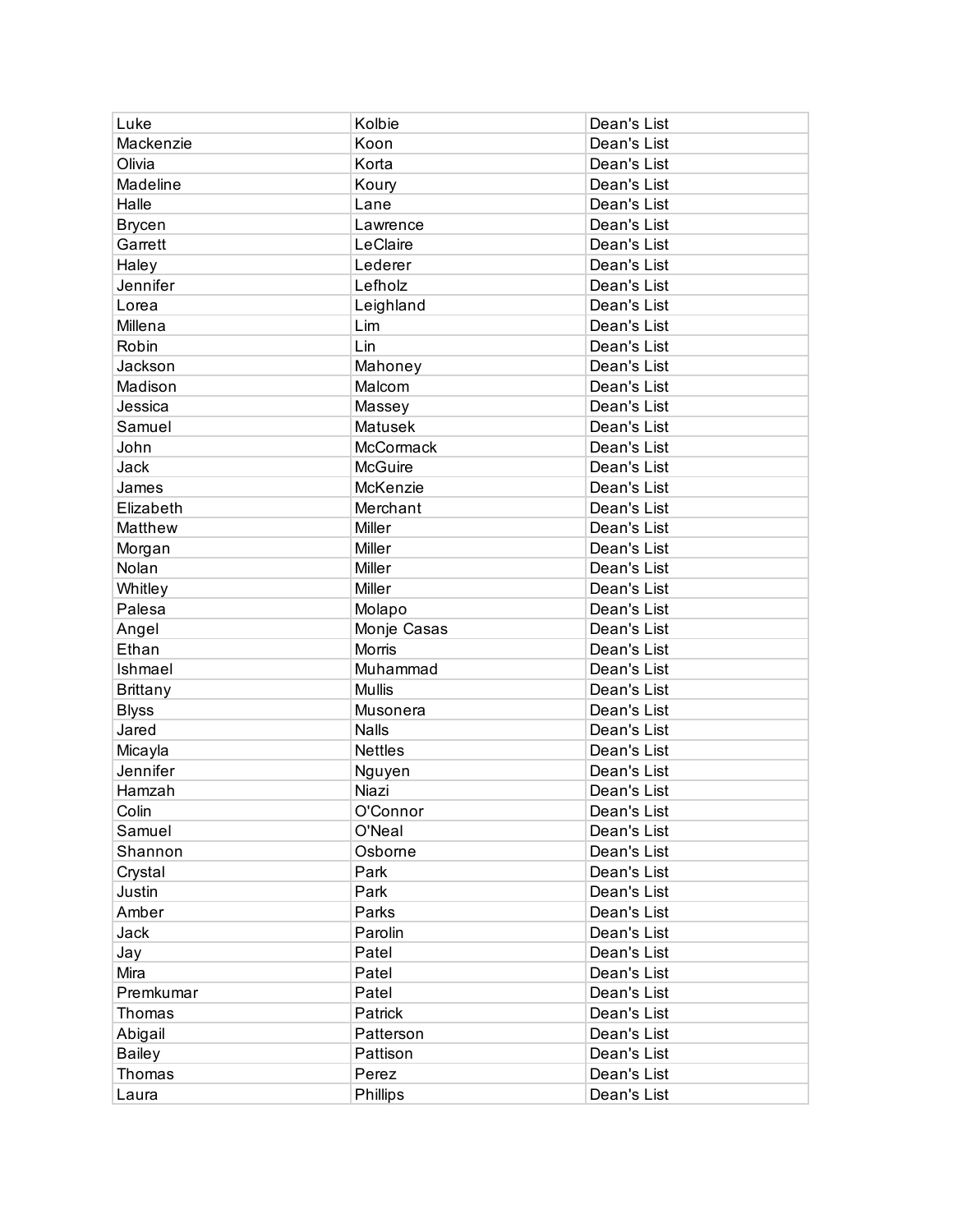| John           | Pittman         | Dean's List |
|----------------|-----------------|-------------|
| <b>Bennett</b> | Power           | Dean's List |
| Mitchell       | Prendergast     | Dean's List |
| Collin         | Price           | Dean's List |
| John           | Price           | Dean's List |
| Holly          | Prince          | Dean's List |
| Carol          | Pyon            | Dean's List |
| Alexis         | Quarcoo         | Dean's List |
| Nubia          | Quintanilla     | Dean's List |
| Farhan         | Rahim           | Dean's List |
| <b>J'Taime</b> | Rallings        | Dean's List |
| Laneesha       | Reeves          | Dean's List |
| Andrew         | Robinson        | Dean's List |
| Nicholas       | Rockefeller     | Dean's List |
| Erika          | Rodriguez       | Dean's List |
| Coosje         | Rose            | Dean's List |
| Sara           | Ruse            | Dean's List |
| <b>Brandon</b> | Russell         | Dean's List |
| Mitzi          | Sanchez-Urbina  | Dean's List |
| Isabel         | Schaum          | Dean's List |
| <b>Blake</b>   | Schmitt         | Dean's List |
| Jesse          | Secor           | Dean's List |
| Nathan         | Seiy            | Dean's List |
| Antaru         | Shamsu          | Dean's List |
| Mary           | Sheffield       | Dean's List |
| Elizabeth      | Shockley        | Dean's List |
| William        | Shuman          | Dean's List |
| Caiytiana      | Smith           | Dean's List |
| Emily          | Smith           | Dean's List |
| Matthew        | Smith           | Dean's List |
| Megan          | Smith           | Dean's List |
| Sondra         | Snyder          | Dean's List |
| Jasmine        | Sparkman        | Dean's List |
| Ava            | <b>Stauffer</b> | Dean's List |
| Angela         | Steele          | Dean's List |
| Pace           | Stephenson      | Dean's List |
| Samuel         | Stewart         | Dean's List |
| John-Allen     | Stone           | Dean's List |
| Satchel        | Sumner          | Dean's List |
| Akeria         | Thomas          | Dean's List |
| Ryan           | Thompson        | Dean's List |
| Sara           | Thornton        | Dean's List |
| Christopher    | Treanor         | Dean's List |
| Macy           | Trego           | Dean's List |
| Sydney         | <b>Tucker</b>   | Dean's List |
| Gregory        | Turner          | Dean's List |
| Mikhail        | Vallecorse      | Dean's List |
| Alois          | Velasco         | Dean's List |
| Carolina       | Vilomar         | Dean's List |